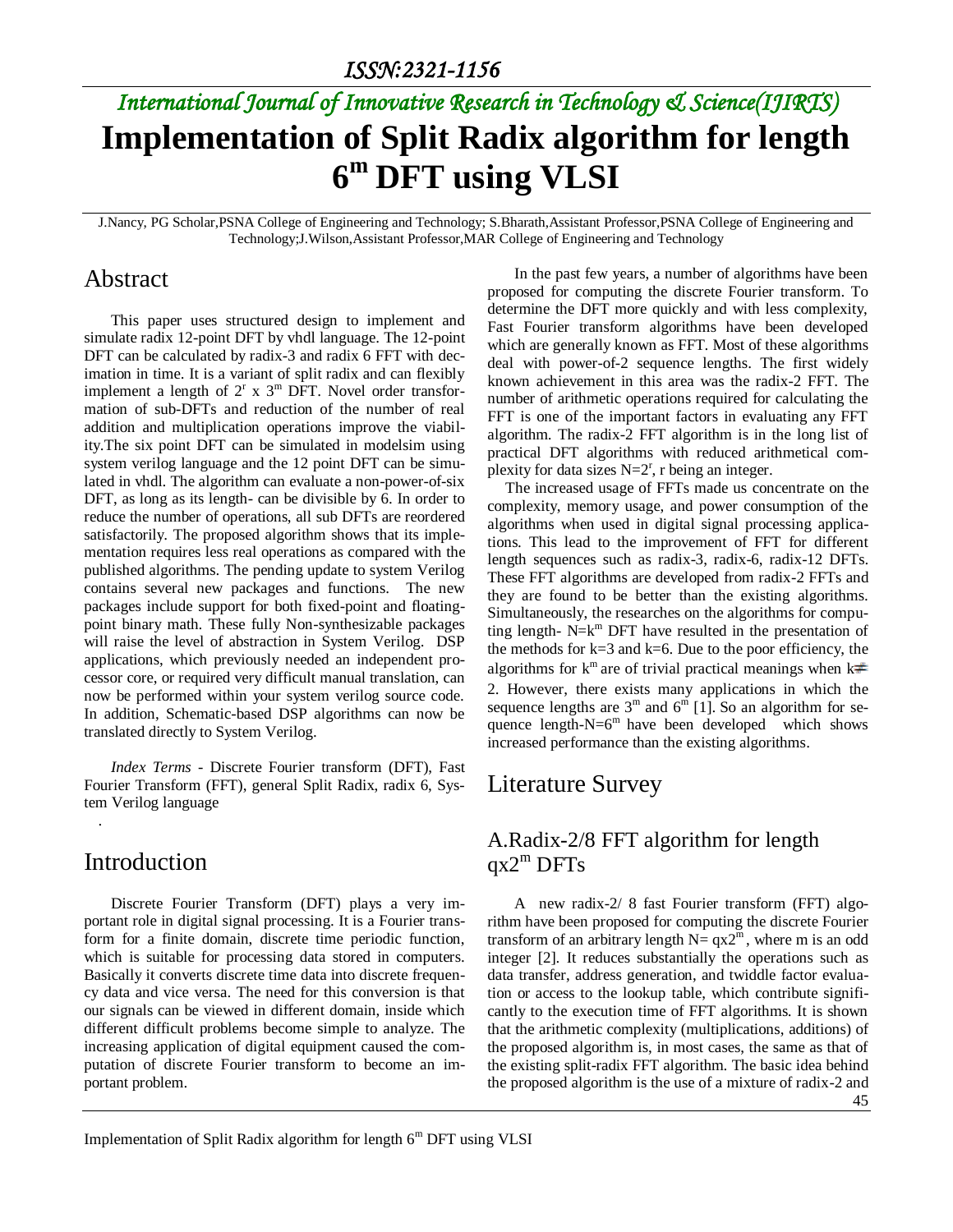#### *ISSN:2321-1156*

## *International Journal of Innovative Research in Technology & Science(IJIRTS)*

radix-8 index maps. The algorithm is expressed in a simple matrix form, thereby facilitating an easy implementation of the algorithm, and allowing for an extension to the multidimensional case. For the structural complexity, the important properties of the Cooley–Tukey approach such as the use of the butterfly scheme and in-place computation are preserved by the proposed algorithm. It is suitable only for DFT of sequence length  $N=qx2^m$ .

#### B.Radix 2/16 Split-Radix FFT Algorithms

A radix-2/16 decimation-in-frequency (DIF) fast Fourier transforms (FFT) algorithm and its higher radix version, namely radix-4/16 DIF FFT algorithm, have been proposed by suitably mixing the radix-2, radix-4 and radix-16 index maps, and combing some of the twiddle factors [3]. It is shown that the proposed algorithms and the existing radix-2/4 and radix-2/8 FFT algorithms require exactly the same number of arithmetic operations (multiplications,additions). By using this technique, it can be shown that all the possible split-radix FFT algorithms of the type radix-  $27/2^{\pi}$  for computing a 2*m*point DFT require exactly the same number of arithmetic operations. This algorithm is suitable only for sequence of length  $N=2^m$ , m is integer.

#### **C.**New radix-6 FFT algorithm

A new radix-6 FFT algorithm suitable for multiplyadd instruction have been proposed. The new radix-6 FFT algorithm requires fewer floating-point instructions than the conventional radix-6 FFT algorithms on processors that have a multiply-add instruction. Techniques to obtain an algorithm for computing radix-6 FFT with fewer floating-point instructions than conventional radix-6 FFT algorithms have been proposed [3]. The number of floating-point instructions for the new radix-6 FFT algorithm is compared with those of conventional radix-6 FFT algorithms on processors with multiply-add instruction.

#### The 12-pointRadix 3/6 Split Radix Algorithm **A.Radix-3 and Radix-6 FFT approach**

The proposed Radix 3/6 algorithm is based on mixture of Radix-3 and Radix-6 FFT algorithms. The definition of DFT is given by,

$$
X(k) = \sum_{n=0}^{N-1} x(n) e^{-j2\pi n k/N} =
$$
  

$$
\sum_{n=0}^{N-1} x(n) W_N^{nk}
$$
 (1)

$$
W_N^{nk} = e^{-j2\pi n k/N} = \cos(\frac{2\pi n k}{N}) - j\sin(\frac{2\pi n k}{N})
$$

In (1)and( 2) N is the number of data,  $j=\sqrt{-1}$  and  $W_N^{nk}$  is the twiddle factor. (1) is called the N-point DFT of the sequence of  $x(n)$ . For each value of k, the value of  $X(k)$  represents the Fourier transform at the frequency  $\frac{2\pi k}{N}$ . The Radix-3 DIT-FFT can be derived as,

$$
X(k) = \sum_{n=0}^{N-1} x_n W_N^{nk}
$$
  
\n
$$
= \sum_{n=0}^{\frac{N}{3}-1} x(3n) W_N^{3nk} + \sum_{n=0}^{\frac{N}{3}-1} x(3n+1) W_N^{(3n+1)k} + \sum_{n=0}^{\frac{N}{3}-1} x(3n+2) W_N^{(3n+2)k}
$$
  
\n
$$
= \sum_{n=0}^{\frac{N}{3}-1} x(3n) W_N^{3nk} + W_N^k \sum_{n=0}^{\frac{N}{3}-1} x(3n+1) W_N^{3nk} + \sum_{n=0}^{\frac{N}{3}-1} x(3n+2) W_N^{3nk}
$$
  
\n
$$
= \sum_{n=0}^{\frac{N}{3}-1} x(3n) W_{N/3}^{nk} + W_N^k \sum_{n=0}^{\frac{N}{3}-1} x(3n+1) W_{N/3}^{nk} + \sum_{n=0}^{\frac{N}{3}-1} x(3n+2) W_{N/3}^{nk}
$$
  
\n
$$
= P(k) + W_N^k Q(k) + W_N^{2k} R(k)
$$

Each of the sums,  $P(k)$ ,  $Q(k)$ , and  $R(k)$ , in (3) is recognized as an N/3-point DFT. The transform  $X(k)$  can be broken into three parts as shown in (4).

$$
X(k) = P(k) + W_N^k Q(k) + W_N^{2k} R(k)
$$

$$
X(k+\frac{N}{3}) = P(k) + W_N^{(k+\frac{N}{3})}Q(k) + W_N^{2(k+\frac{N}{3})}R(k)
$$
  
=  $P(k) + W^{1/3}W_N^{k}Q(k) + W^{2/3}W_N^{k}R(k)$ 

$$
X(k + \frac{2N}{3}) = P(k) + W_N^{(k + \frac{2N}{3})} Q(k) + W_N^{2(k + \frac{2N}{3})} R(k)
$$
  
=  $P(k) + W^{2/3} W_N^k Q(k) +$   
 $k = 0,1,2,..., \frac{N}{3} - 1$   
In (4) the periodicity property:  $W^{k+N} = W^k$  is used to

In (4), the periodicity property  $W_N^{k+N} = W_N^k$  is used to simplify  $W_3^4 = W_3^1$ . The complex numbers  $W_3^1$  and  $W_3^2$  can be expressed as shown in (5)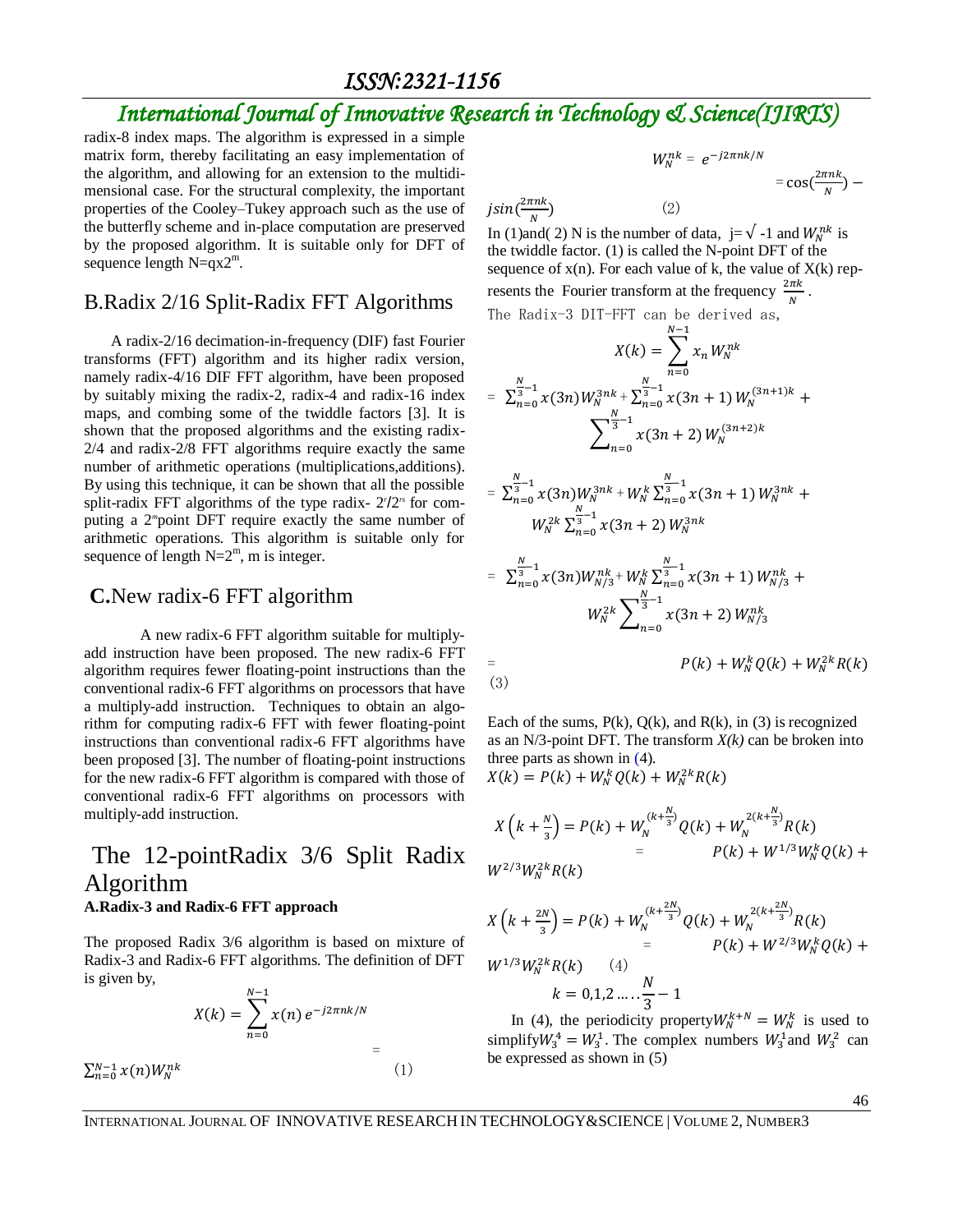### *International Journal of Innovative Research in Technology & Science*

$$
W_3^1 = e^{-j2\pi/3} = -\frac{1}{2} - \frac{\sqrt{3}}{2}j
$$
  

$$
W_3^2 = e^{-j2\pi \times 2/3} = -\frac{1}{2} + \frac{\sqrt{3}}{2}j
$$

(5)

The Radix-6 DIT-FFT can be derived as,

$$
X(k) = \sum_{n=0}^{N-1} x_n W_N^{nk}
$$
\n
$$
= \sum_{n=0}^{N-1} x_n W_N^{nk}
$$
\n
$$
= \sum_{n=0}^{N-1} x(6n) W_N^{6nk} + \sum_{n=0}^{N-1} x(6n+1) W_N^{(6n+1)k} + \sum_{n=0}^{N-1} x(6n+2) W_N^{(6n+2)k} + \sum_{n=0}^{N-1} x(6n+3) W_N^{(6n+3)k} + \sum_{n=0}^{N-1} x(6n+4) W_N^{(6n+4)k} + \sum_{n=0}^{N-1} x(6n+5) W_N^{(6n+5)k} + \sum_{n=0}^{N-1} x(6n+6) W_N^{(6n+6)k}
$$
\n
$$
= \sum_{n=0}^{N-1} x(6n) W_N^{6nk} + W_N^k \sum_{n=0}^{N-1} x(6n+1) W_N^{6nk} + W_N^{2k} \sum_{n=0}^{N-1} x(6n+3) W_N^{6nk} + W_N^{2k} \sum_{n=0}^{N-1} x(6n+5) W_N^{6nk} + W_N^{k} \sum_{n=0}^{N-1} x(6n+6) W_N^{6nk}
$$
\n
$$
W_N^{4k} \sum_{n=0}^{N-1} x(6n+6) W_N^{6nk}
$$
\n
$$
= \sum_{n=0}^{N-1} x(6n) W_{N/6}^{nk} + W_N^k \sum_{n=0}^{N-1} x(6n+1) W_{N/6}^{nk} + W_N^{2k} \sum_{n=0}^{N-1} x(6n+7) W_{N/6}^{6nk} + W_N^{2k} \sum_{n=0}^{N-1} x(6n+8) W_{N/6}^{nk}
$$
\n
$$
W_N^{4k} \sum_{n=0}^{N-1} x(6n+2) W_N^{nk} + W_N^{3k} \sum_{n=0}^{N-1} x(6n+3) W_{N/6}^{nk}
$$
\n
$$
W_N^{4k} \sum_{n=0}^{N-1} x(6n+4) W_{N/6}^{nk} + W_N^{5k} \sum_{n=0}^{N-1} x(6n+3) W_{N/6}^{
$$

 $= P(k) + W_N^k Q(k) + W_N^{2k} R(k) + W_N^{3k} S(k) + W_N^4$ +  $W_N^{5k}U(k)$ +  $W_N^6$ (6)

Each of the sums,  $P(k)$ ,  $Q(k)$ , and  $R(k)$ , in (6) is recognized as an N/6-point DFT. The transform  $X(k)$  can be broken into three parts as shown in (7).

$$
X(k) = P(k) + W_N^k Q(k) + W_N^{2k} R(k) + W_N^{3k} S(k) + W_N^{4k} T(k) + W_N^{5k} U(k) + W_N^{6k} V(k)
$$

$$
X(k + \frac{N}{6}) = P(k + N/6) + W_N^{k+N/6} Q(k + N/6) + W_N^{2(k + \frac{N}{6})} R(k + N/6) + W_N^{3(k + \frac{N}{6})} S(k + N/6) + W_N^{3(k + \frac{N}{6})}
$$

$$
W_N^{4(k+\frac{N}{6})}T(k+N/6) + W_N^{5(k+\frac{N}{6})}U(k+N/6)^+
$$
  
\n
$$
W_N^{6(k+\frac{N}{6})}V(k+N/6)
$$
  
\n
$$
X(k+\frac{2N}{6}) = P(k) + W_0^{\frac{1}{6}}W_N^kQ(k) + W_0^{\frac{2}{6}}W_N^{2k}R(k)
$$
  
\n
$$
+W_0^{3/6}W_N^{3k}S(k + W_0^{4/6}W_N^{4k}T(k) + W_0^{6k}V(k))
$$
  
\n(7)

 $(1)$ 

$$
k=0,1,2\ldots,\frac{N}{6}-1
$$

The complex numbers  $W_6^1$ ,  $W_6^2$ ,  $W_6^3$ ,  $W_6^4$ ,  $W_6^5$  can be expressed as shown in (8)

$$
W_6^1 = e^{-j2\pi/6} = -j
$$
  
\n
$$
W_6^2 = e^{-j2\pi \times 2/6} = -\frac{1}{6}
$$
  
\n
$$
W_6^2 = e^{-j2\pi \times 4/6} = -1
$$
  
\n
$$
W_6^2 = e^{-j2\pi \times 4/6} = -\frac{1}{6}
$$
  
\n
$$
W_6^2 = e^{-j2\pi \times 5/6} = -\frac{1}{6}
$$
  
\n(8)

B.Split Radix 3/6 FFT approach

The Algorithm decomposes a DFT of size-N=6m into one length-N/3 and four length-N/6 sub DFTs. The flexibility of the decomposition enables the algorithm to be competent at the implementation of a non-power-of-six DFT, while its length can exactly divided by 6. Appropriate permutations are used for sub DFT input sequences to reduce the computational intension.

The definition of DFT is

$$
X_k = \sum_{n=0}^{N-1} x_n w_N^{nk} \tag{9}
$$

Where  $W_N = e^{-j2\pi/N}$ ,  $j = \sqrt{-1}$  the length N of sequence  $x(n)$  is assumed as an integer, which is divisibly by six. For lengths N of DFT, powers-of-six would be best for the proposed algorithm. Obviously, the DFT can be divided into three length N/3 sub-DFTs. In order to derive a best possible algorithm, we continue to decompose the three sub-DFTs. Due to no scaling factor in front of it, the first sub-DFT should be let as it is and directly go into the recursive decomposition of the next stage. The other two sub DFTs are divided into four sub-DFTs of length-N/6. Actually, if the length of a DFT can be divided by 6, the DFT can be decomposed by the algorithm. The generalized length- N can be assumed as  $N=2^{r}x3^{m}$ , where r≥m-1. The decomposition of a DFT of size  $N=2^{r}x3^{m}$  is denoted by,

$$
X(k) = \sum_{n=0}^{N} x_{3n} W_{N/3}^{nk} + W_{2}^{k} W_{3}^{k} \sum_{n=0}^{N} x_{6n+2^{r}+3^{m}} W_{N/6}^{nk} +
$$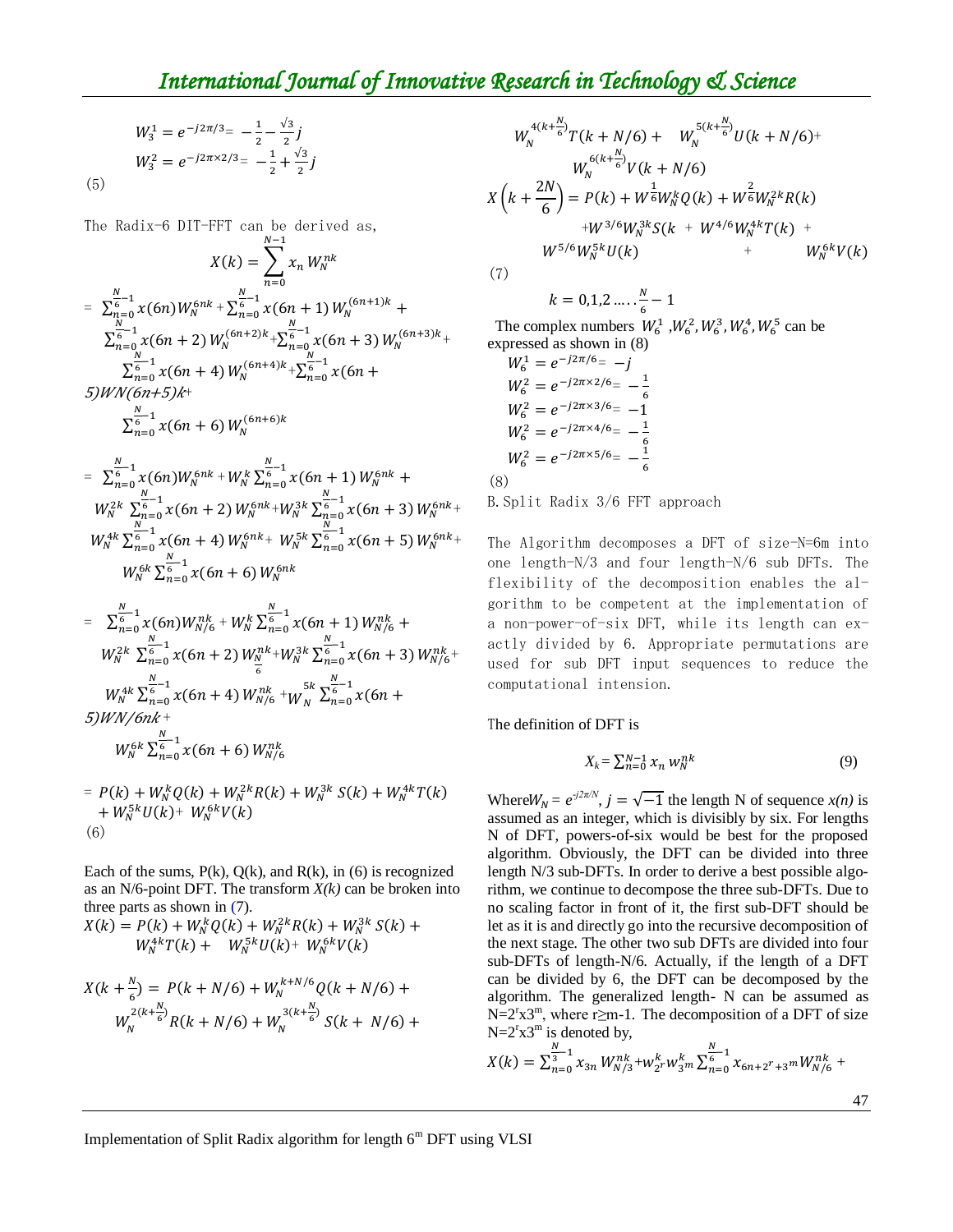## *International Journal of Innovative Research in Technology & Science(IJIRTS)*

$$
w_{3}^{k} \sum_{n=0}^{\infty} \frac{x_{6n+2}^{N} W_{N/6}^{nk}}{x_{6n-2}^{N} W_{N/6}^{nk} + w_{3}^{-k} \sum_{n=0}^{\infty} x_{6n-2}^{N} W_{N/6}^{nk} + w_{2}^{-k} W_{3}^{-k} \sum_{n=0}^{\infty} x_{6n-2}^{N} x_{6n-2}^{N} W_{N/6}^{nk}
$$
\n(10)

Where the four length- N/6 sub DFTs are reordered. To simplify the description, (10) can be expressed by,

$$
X(k) = A_k + w_{2r}^k w_{3m}^k B_k + C_k + w_{3m}^{-k} E_k + w_{2r}^{-k} w_{3m}^{-k} F_k
$$
 (11)

Where,

$$
A_{k} = \sum_{n=0}^{\frac{N}{3}-1} x_{3n} W_{N/3}^{nk}
$$
  
\n
$$
B_{k} = \sum_{n=0}^{\frac{N}{6}-1} x_{6n+2^{r}+3^{m}} W_{N/6}^{nk}
$$
  
\n
$$
C_{k} = \sum_{\substack{n=0 \ \frac{N}{6}-1}}^{\frac{N}{6}-1} x_{6n+2^{r}} W_{N/6}^{nk}
$$
  
\n
$$
E_{k} = \sum_{\substack{n=0 \ \frac{N}{6}-1}}^{\frac{N}{6}-1} x_{6n-2^{r}} W_{\frac{N}{6}}^{nk}
$$
  
\n
$$
F_{k} = \sum_{n=0}^{\frac{N}{6}-1} x_{6n-2^{r}-3^{m}} W_{N/6}^{nk}
$$
\n(12)



Fig 1. Block diagram of Split Radix 3/6 FFT

In (11),  $w_2^k w_3^k m B_k$  and  $w_2^{-k} w_3^{-k} F_k$  can be treated in pairs, since  $w_{2r}^{-k}w_{3m}^{-k}F_k$  and  $w_{2r}^{-k}w_{3m}^{-k}F_k$  is a conjugate-pair. In the similar way,  $w_{3m}^{k}$  and  $w_{3m}^{-k}$  can be handled with in pairs. The direct implementation of (11) performs many unnecessary operations, since the computations of  $X_k, X_{\frac{N}{6}+k}, X_{\frac{2N}{6}+k}, X_{\frac{3N}{6}+k}$  $X_{\frac{4N}{6}+k}$ ,  $X_{\frac{5N}{6}+k}$  turn out to share many calculations each other.

In particular, if we add to, the size-N/6 to *k* DFT are not changed (because they are periodic in k), while the size-N/3 DFT is unchanged if we add to *2N/6* to *k*. So, the only things that changes are the  $w_2^k w_3^k$ ,  $w_2^{-k} w_3^{-k}$  and  $w_3^{-k}$  terms. In order to reduce the number of the operations, the following six identities are necessary,

$$
X_{k} = A_{k} + (w_{2}^{k} w_{3}^{k} m B_{k} + w_{2}^{-k} w_{3}^{-k} F_{k}) + (w_{3}^{k} m C_{k} + w_{3}^{-k} F_{k}) + (w_{3}^{k} m C_{k} + w_{3}^{-k} F_{k})
$$
\n
$$
X_{k + \frac{2N}{6}} = A_{k} + (w_{3}^{2^{r}} w_{2}^{k} w_{3}^{k} m B_{k} + w_{3}^{-2^{r}} w_{2}^{-k} w_{3}^{-k} F_{k}) + (w_{3}^{2^{r}} w_{3}^{k} m C_{k} + w_{3}^{-2^{r}} w_{3}^{-k} F_{k})
$$
\n(14)

$$
X_{k+\frac{4N}{6}} = A_k + (w_3^{2^{r+1}} w_2^k w_3^k m B_k + w_3^{-2^{r+1}} w_2^{-k} w_3^{-m} F_k) + (w_3^{2^{r+1}} w_3^k w C_k + w_3^{-2^{r+1}} w_3^{-k} F_k) + (w_3^{2^{r+1}} w_3^k w C_k + w_3^{-2^{r+1}} w_3^{-k} F_k) + (15)
$$
  

$$
X_{k+\frac{N}{6}} = A_{k+N/6} - (w_3^{2^{r-1}} w_2^k w_3^k m B_k + w_3^{-2^{r-1}} w_2^{-k} w_3^{-k} F_k)
$$

$$
+(w_3^{2^{r-1}}w_3^k {}_mC_k + w_3^{-2^{r-1}}w_3^{-k}E_k) \tag{16}
$$

$$
X_{k+\frac{3N}{6}} = A_{k+N/6} - (w_{2}^{k} w_{3}^{k} m B_{k} + w_{2}^{-k} w_{3}^{-k} F_{k})
$$
  
+ 
$$
(w_{3}^{k} m C_{k} + w_{3}^{-k} E_{k})
$$
  

$$
X_{k+\frac{5N}{6}} = A_{k+N/6} - (w_{3}^{2^{r}} w_{2}^{k} w_{3}^{k} m B_{k} + w_{3}^{-2^{r}} w_{2}^{-k} w_{3}^{-k} F_{k})
$$
  
+ 
$$
(w_{3}^{2^{r}} w_{3}^{k} m C_{k} + w_{3}^{-2^{r}} w_{3}^{-k} E_{k})
$$
  
(18)

A complete output set  $\{X_k\}$  can be obtained if we let range from 0 to  $N/6$ -1 in the above six equations. We now summarize the scheme of the proposed radix-3/6 FFT algorithm. The initial input sequence of length- is decomposed into five sub-sequences. This process is repeated successively for each of new sub-sequences, until the sizes of all sub DFTs are indivisible by 6. Figs 2,3,4 illustrate the flow graph of 3, 6 and 12 point radix 3/6 algorithm (2-points and 4-points FFT can be performed with SRFFT).



**Fig 2. Flow graph of 3-point FFT**

#### C.Performance Analysis of the Algorithm

48

INTERNATIONAL JOURNAL OF INNOVATIVE RESEARCH IN TECHNOLOGY&SCIENCE | VOLUME 2, NUMBER3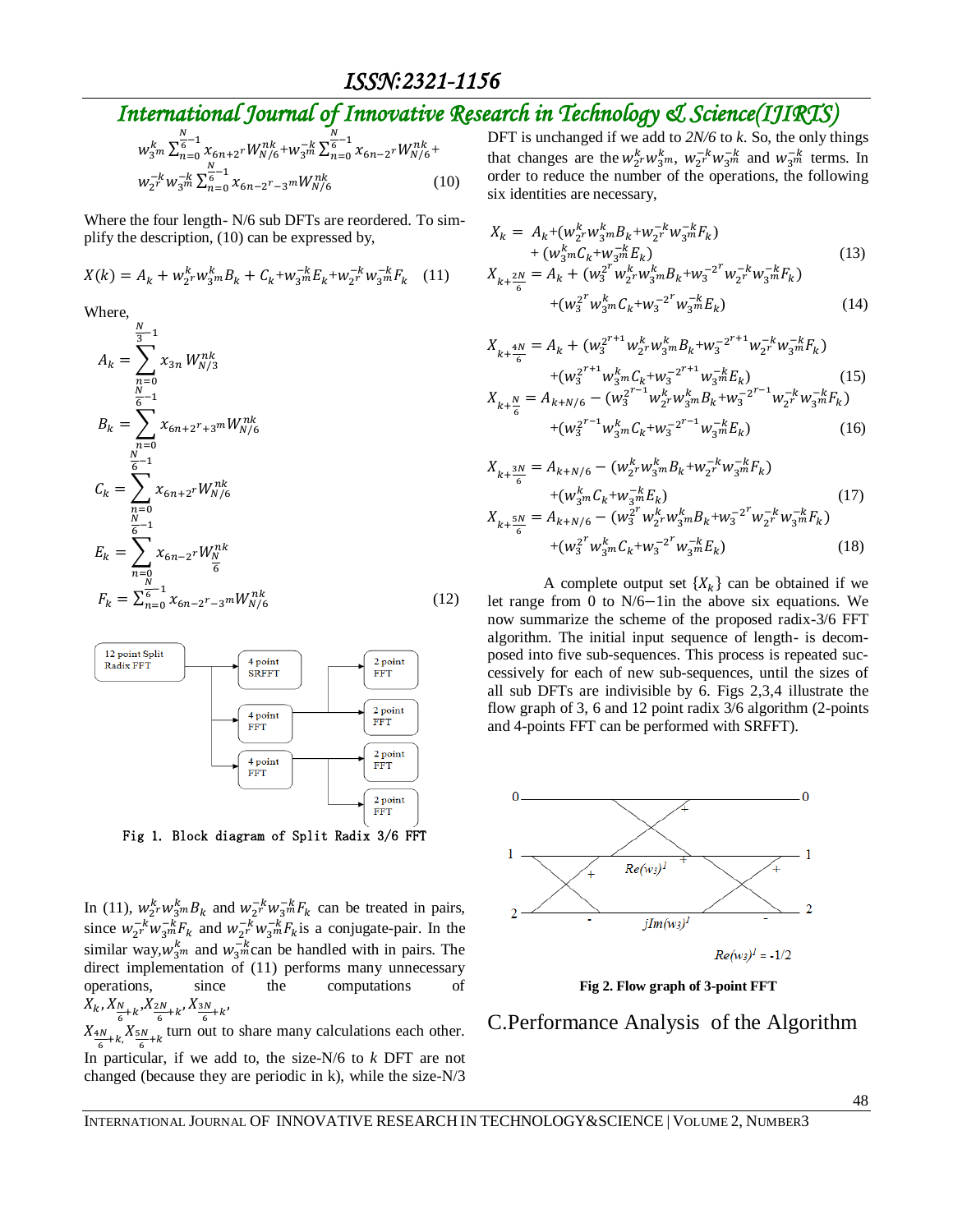### *International Journal of Innovative Research in Technology & Science*

In this section, we consider the performance of the proposed algorithm by analysing the computational complexity and comparing it with existing algorithms. Let  $M_N$  and  $A_N$ be, respectively the number of multiplications and additions. We assume that a 3-point DFT requires 4 real multiplications and 12 real additions (some algorithm assumes that a 3-point DFT is calculated with 2 real multiplication and 12 real additions, since one need not multiply ½ and the multiplication by 1/2 can be evaluated with bit shift).

 The general butterfly of the proposed algorithm requires 16 real multiplications and 40 real additions. In general butterfly we evaluate (13) with 8 real multiplication and 16 real additions. Because  $k_2mW_3^k$ m $=$  $w_{2m}^{-k*}w_{3m}^{-k*}$  and  $w_{3m}^{2k} = w_{3m}^{-2k*}$  We calculate (14) with 8 real multiplications and 8 real additions because we share real additions with which have been undertaken in evaluating (13). We evaluate (13) with only 4 real additions, because  $1+u+u^*=0$ . Furthermore, we perform  $(16)–(18)$  at cost of 12 real additions, because all multiplications and some additions have been calculated in (13)–(15).









There are six special cases. The first special case, when k=0 requires 8 real multiplications and 32 real additions. In this case, (13) is evaluated with 8 real additions (one need not multiply 1), (14) is implemented with 4 real multiplications and 6 real additions because we use real additions which have been undertaken in evaluating above calculation, (15) can be calculated with only 2 real additions, because we need not add the duplicate portion between u and u\*. In the same way,  $(16)$ – $(18)$  can be performed by only 4 real multiplications and 16 real additions. This special butterfly is illustrated in Fig. 3. The second special case, when  $k=2^{r-2}$  x 3  $m<sup>-1</sup>$ , requires the number of operations equals that of the first case. In this case, all rotator factors of sub DFTs in (15) can be omitted, so it can be evaluated with 8 real additions, (13)can be implemented with 4 real multiplications and 6 real additions,(15) can be calculated with only 2 real additions. Similarly,(16)–(18) can be performed by only 4 real multiplications and 16real additions.

The third special case is when  $k=2^{r-3}x$  3<sup>m</sup>. This butterfly requires 12 real multiplications and 36 real additions. In this case, (13) requires extra 4 real multiplication and 4 real additions over the first case. The computations of the rest ones are similar with that of the first case. The fourth special case is when  $k=2^{r-3}x3^{m-1}$ . This butterfly requires also 12 real multiplications and 36 real additions. In this case, (15) requires extra 4 real multiplication and 4 real additions over that of (15) in the second case. The computations of the rest equations are similar with that of the second case. The fifth special case is when k mod  $3^m$  and k mod  $2^{r-3} \neq 0$ . This butterfly requires 16 real multiplications and 36 real additions. In this case, (13) requires extra 8 real multiplication and 4 real additions over the first case. The sixth special case is when, k mod  $3^{m-1}=0$ , k mod  $3^{m}\neq 0$  and k mod  $2^{r-3}$ . This butterfly requires 16 real multiplications and 36 real additions. In this case, (15) requires extra 8 real multiplication and 4 real additions over the second case.

 The decomposition in the proposed algorithm is conducted recursively until the lengths of all sub DFTs cannot be exactly divided by 6. In general, there are only 1 the first special butterfly (if r≥1and m≥1), 1 the second special case butterfly (if r $\geq 2$ and m $\geq 1$ ), 1 the third special case butterfly and 1 the fourth special case butterfly (if r $\geq 3$ and m $\geq 1$ ). The total number of the fifth and sixth type of butterflies is  $2^{r-1}$  -4. In additions, there are  $2^{r-1}$  (3<sup>m-1</sup>-1) general butterfly. Thus, the arithmetic complexity of the proposed algorithm can be given as follows,

$$
M_N = \begin{cases} \frac{M_{N/3} + 4M_{N/6} + 8N}{3 - 8} & r = 1, m \ge 1\\ \frac{M_{N/3} + 4M_{N/6} + 8N}{3 - 16} & r = 2, m \ge 1\\ \frac{M_{N/3} + 4M_{N/6} + 8N}{3 - 24} & r \ge 3, m \ge 1\\ (19) \end{cases}
$$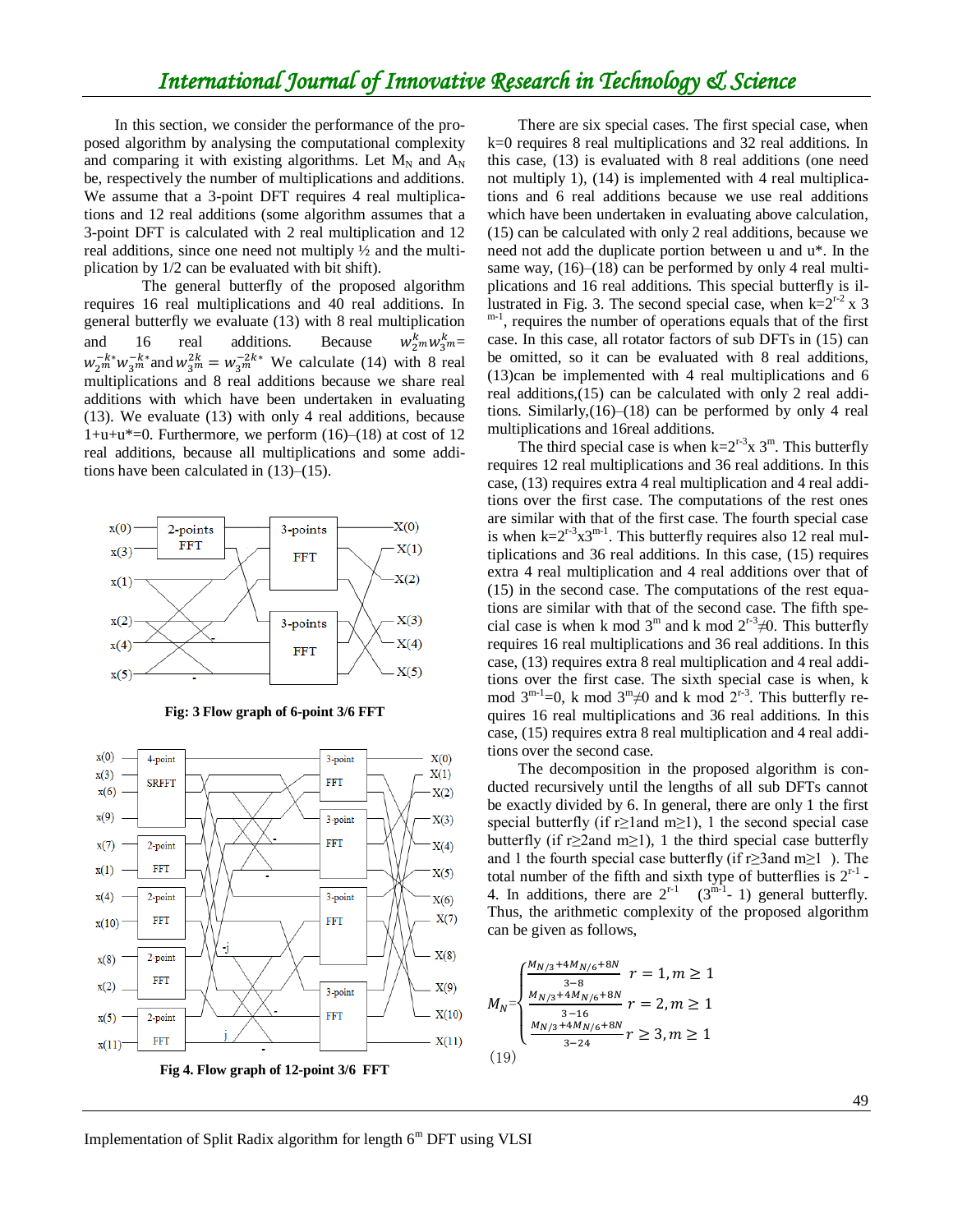### *ISSN:2321-1156*

## *International Journal of Innovative Research in Technology & Science(IJIRTS)*

$$
A_N = \begin{cases} \frac{A_{N/3} + 4A_{N/6} + 20N}{3 - 8} & r = 1, m \ge 1\\ \frac{A_{N/3} + 4A_{N/6} + 20N}{3 - 16} & r = 2, m \ge 1\\ \frac{A_{N/3} + 4A_{N/6} + 20N}{3 - 2r + 1 - 8} & r \ge 3, m \ge 1\\ (20) & \end{cases}
$$

## Simulation Results

 The 12 point DFT sequence has been implemented in VLSI and simulated using modelsim based on radix 3/6 FFT algorithm. The output is checked using the 12 point radix 3/6 flow graph theoretically and it matches with the simulated results. Fig 5, 6, 7 shows the simulation results of 12 point DFT sequence. Fig 8 shows the device utilization summary of 12 point DFT sequence in Xilinx XSE.



**Fig 5.Simulation screenshot 1**

| Messages                                 |                |    |  |  |
|------------------------------------------|----------------|----|--|--|
| /twelvepointmain/out1r                   | 10             | 10 |  |  |
| /twelvepointmain/out1i                   | o              | o  |  |  |
| twelvepointmain/out2r/                   | 2              | 2  |  |  |
| /twelvepointmain/out2i                   | b              | o  |  |  |
| /twelvepointmain/out3r                   | o              | In |  |  |
| /twelvepointmain/out3i                   | o              | IO |  |  |
| /twelvepointmain/out4r                   | o              | In |  |  |
| /twelvepointmain/out4i                   | lo             | o  |  |  |
| /twelvepointmain/out5r                   | l-2            | F2 |  |  |
| /twelvepointmain/out5i                   | o              | n  |  |  |
| /twelvepointmain/out6r                   | 2              | 2  |  |  |
| /twelvepointmain/out6i                   | c              | o  |  |  |
| /twelvepointmain/out7r                   | o              | Io |  |  |
| /twelvepointmain/out7i                   | О              | Ю  |  |  |
| /twelvepointmain/out8r                   | o              | o  |  |  |
| /twelvepointmain/out8i                   | о              | о  |  |  |
| /twelvepointmain/out9r                   | $\overline{2}$ | 2  |  |  |
| /twelvepointmain/out9i                   | o              | O  |  |  |
| /twelvepointmain/out10r 2                |                | İ2 |  |  |
| /twelvepointmain/out10i 0                |                | Iū |  |  |
| /twelvepointmain/out11r <mark>1</mark> 0 |                | lo |  |  |
| /twelvepointmain/out11i 0                |                | lO |  |  |
| /twelvepointmain/out12r <mark>1</mark> 0 |                | IO |  |  |
| /twelvepointmain/out12i                  | o              | In |  |  |
| /twelvepointmain/ro1r                    |                |    |  |  |
| /twelvepointmain/ro1i                    |                | o  |  |  |
| /twelvepointmain/ro2r                    |                |    |  |  |
|                                          |                |    |  |  |
| twelvepointmain/ro2i                     | r              | o  |  |  |

**Fig 6.Simulation screenshot 2**

| Messages               |      |   |    |     |  |
|------------------------|------|---|----|-----|--|
| /four_SRFFTPoint/Ar    |      |   |    |     |  |
| /four_SRFFTPoint/Ai    |      |   |    |     |  |
| /four_SRFFTPoint/Br    | в    |   |    | ïп, |  |
| /four SRFFTPoint/Bi    |      |   |    |     |  |
| /four SRFFTPoint/Cr    |      |   |    | ĵs. |  |
| /four SRFFTPoint/Ci    | o    |   |    |     |  |
| /four SRFFTPoint/Dr    | 7    | м | Ξ  | ÷   |  |
| /four SRFFTPoint/Di    | o    | п |    |     |  |
| /four_SRFFTPoint/out1r | 6    |   | Ξ  | G   |  |
| /four_SRFFTPoint/out1i | lo.  |   |    |     |  |
| /four_SRFFTPoint/out2r | 10   |   | Ï4 | hσ  |  |
| /four_SRFFTPoint/out2i | lo.  |   |    |     |  |
| /four SRFFTPoint/out3r | $-4$ | æ | íπ | 54  |  |
| /four SRFFTPoint/out3i | Ŀ.   |   | 'n | 14  |  |
| /four SRFFTPoint/out4r | $-4$ | छ | m  | 64  |  |
| /four SRFFTPoint/out4i | $-4$ | œ | п  | -4  |  |
|                        |      |   |    |     |  |
|                        |      |   |    |     |  |
|                        |      |   |    |     |  |
|                        |      |   |    |     |  |

#### **Fig 7.Simulation screenshot 3**

| <b>FFTALG Project Status</b>                         |                 |                       |                          |  |  |  |  |
|------------------------------------------------------|-----------------|-----------------------|--------------------------|--|--|--|--|
| <b>Project File:</b>                                 | fftalg.ise      | <b>Current State:</b> | Synthesized              |  |  |  |  |
| <b>Module Name:</b>                                  | Icd             | $•$ Errors:           | No Errors                |  |  |  |  |
| <b>Target Device:</b>                                | xc3s250e-4pq208 | · Warnings:           | 121 Warnings             |  |  |  |  |
| <b>Product Version:</b>                              | ISE 9.2i        | • Updated:            | Sun Apr 20 10:57:08 2014 |  |  |  |  |
|                                                      |                 |                       |                          |  |  |  |  |
| <b>FFTALG Partition Summary</b>                      |                 |                       |                          |  |  |  |  |
| No partition information was found.                  |                 |                       |                          |  |  |  |  |
|                                                      |                 |                       |                          |  |  |  |  |
| <b>Device Utilization Summary (estimated values)</b> |                 |                       |                          |  |  |  |  |
| <b>Logic Utilization</b>                             | <b>Used</b>     | <b>Available</b>      | <b>Utilization</b>       |  |  |  |  |
| Number of Slices                                     | 367             | 2448                  | 14%                      |  |  |  |  |
| Number of Slice Flip Flops                           | 118             | 4896                  | 2%                       |  |  |  |  |
| Number of 4 input LUTs                               | 711             | 4896                  | 14%                      |  |  |  |  |
| Number of bonded IOBs                                | 31              | 158                   | 19%                      |  |  |  |  |
| Number of GCI Ks                                     | 1               | 24                    | 4%                       |  |  |  |  |

**Fig 7.Simulation screenshot 4**